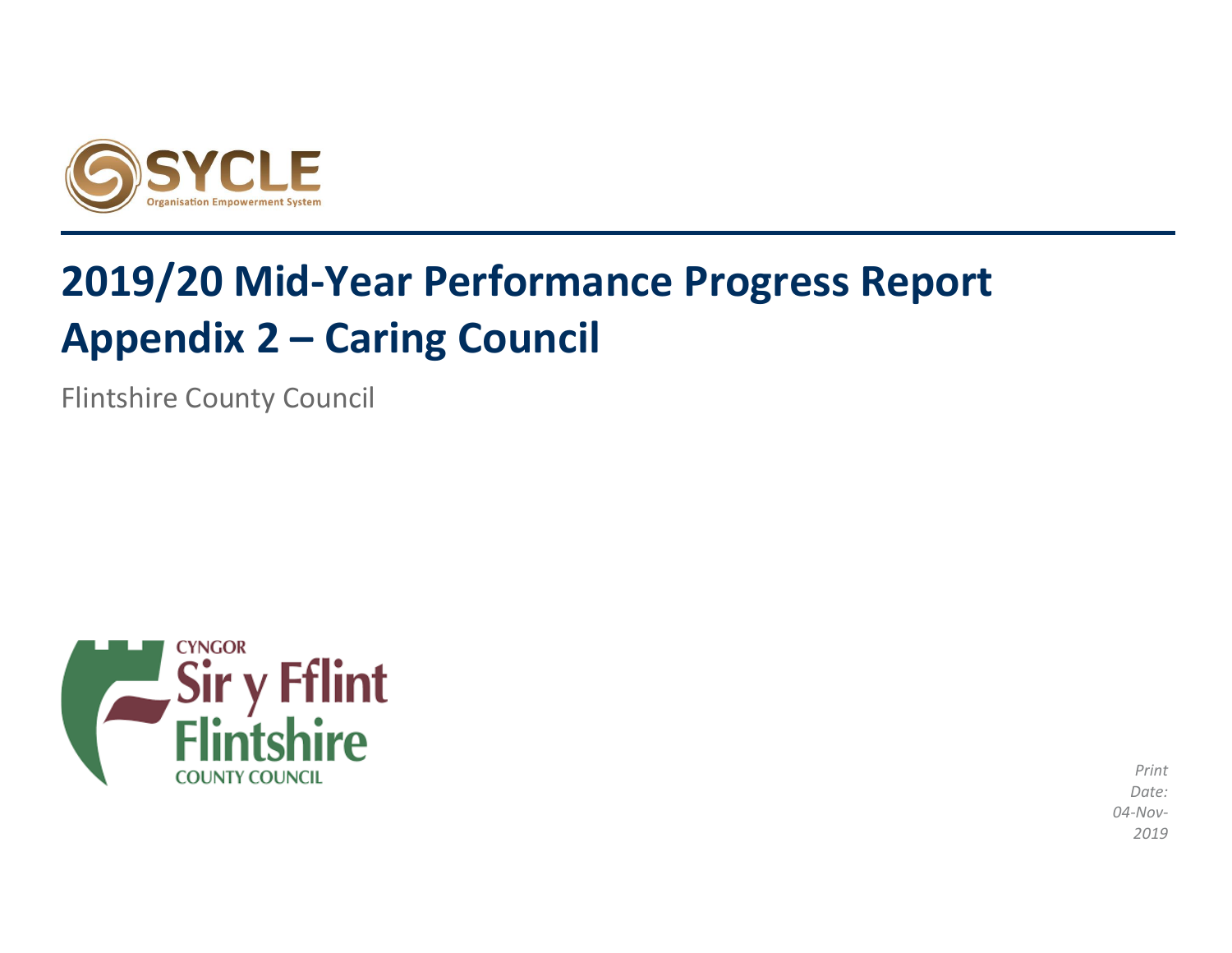

'No Target' for Action Progress and Action Outcome denotes Action has not started.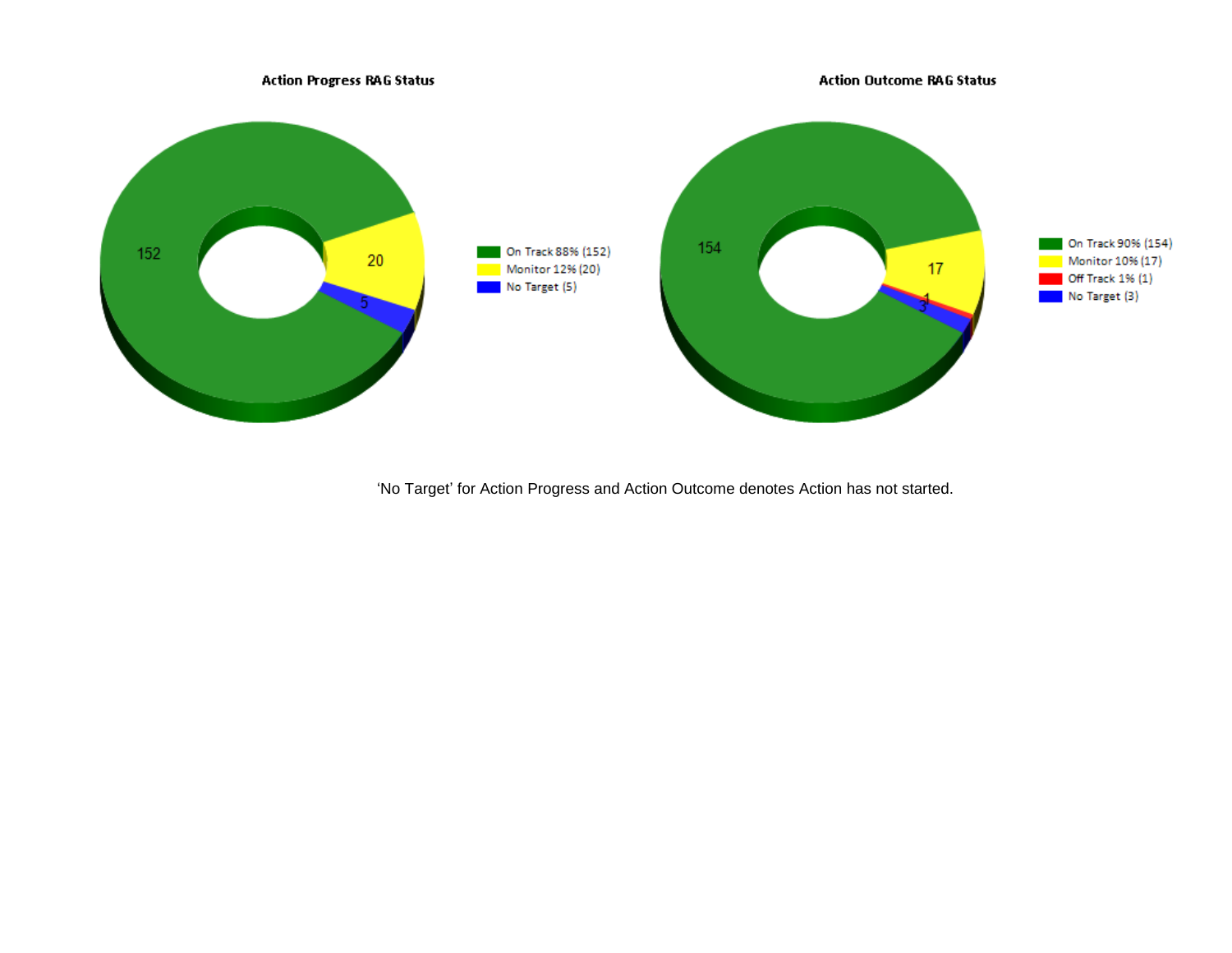

'No Target' for KPI denotes this is a new KPI and a baseline year is being established.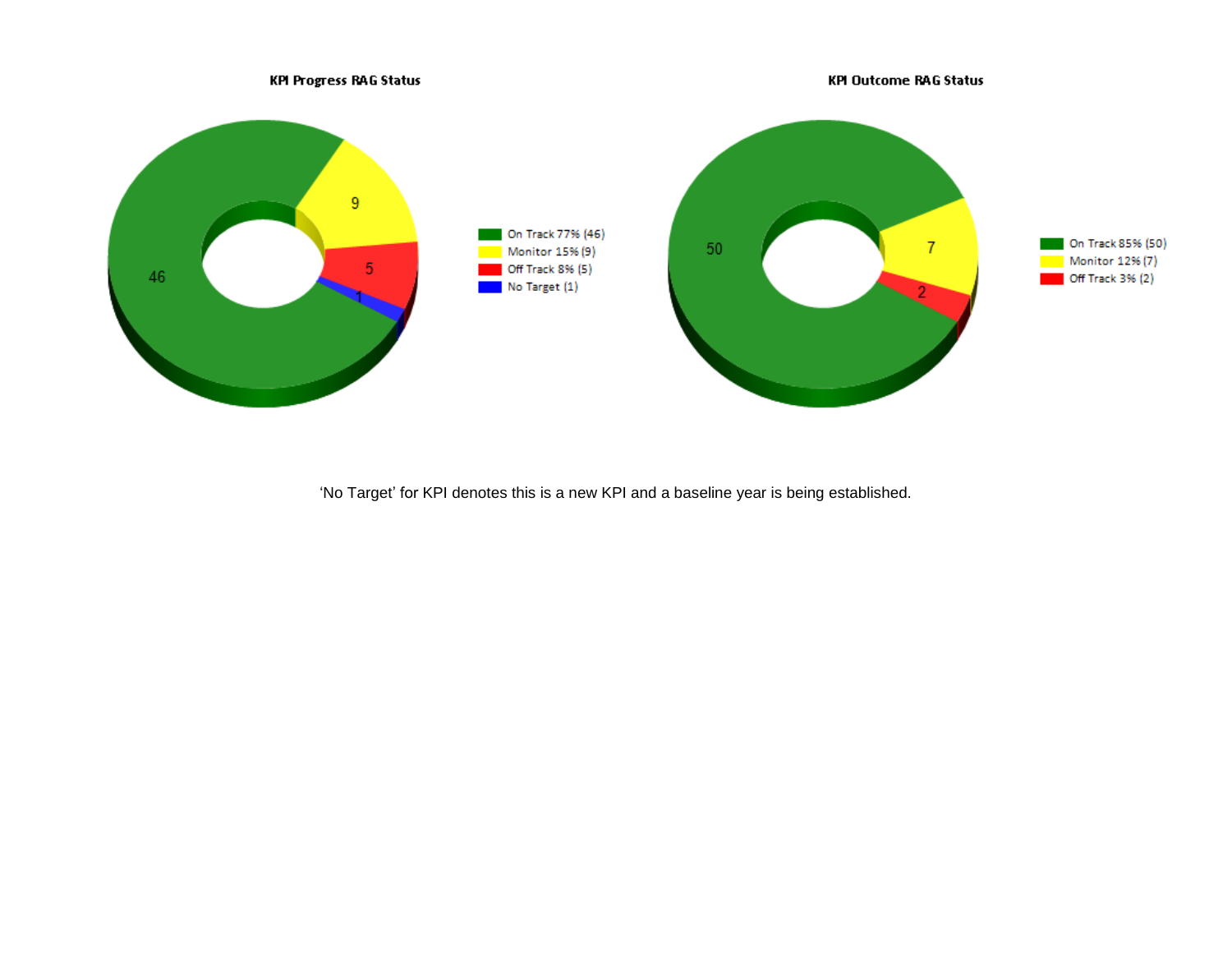

'Not Applicable' denotes that there is not KPI Trend as this is a new KPI and a baseline year is being established.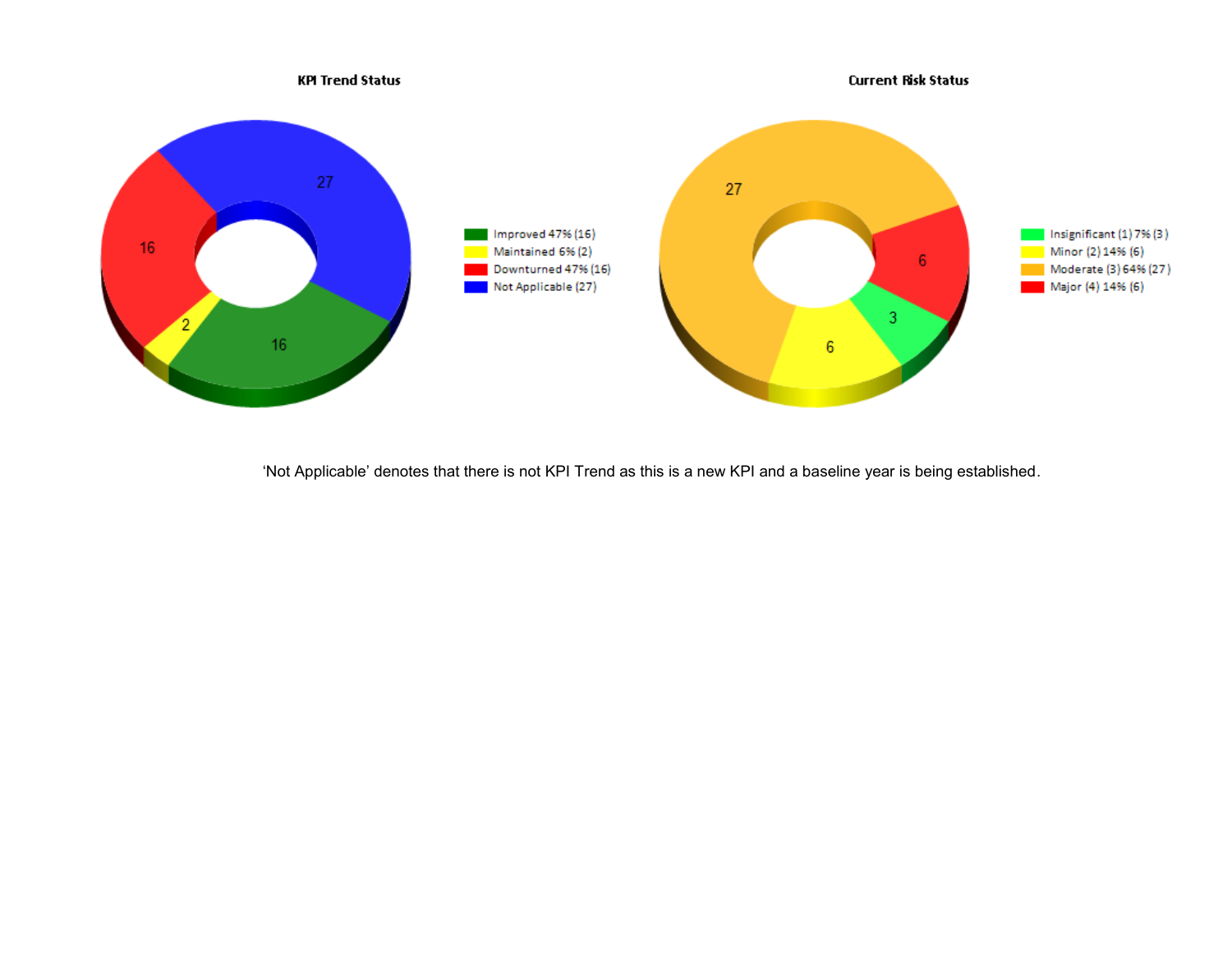## **Caring Council**

### **Actions**

| <b>ACTION</b>                                                                                                                                                                                                                                                                                                                                                                                                                                        | <b>LEAD OFFICER</b>                  | <b>STATUS</b>         | <b>START</b><br><b>DATE</b> |             | <b>END DATE COMPLETE</b><br>% | <b>PROGRESS</b><br><b>RAG</b> | <b>OUTCOME</b><br><b>RAG</b>                 |
|------------------------------------------------------------------------------------------------------------------------------------------------------------------------------------------------------------------------------------------------------------------------------------------------------------------------------------------------------------------------------------------------------------------------------------------------------|--------------------------------------|-----------------------|-----------------------------|-------------|-------------------------------|-------------------------------|----------------------------------------------|
| 1.1.2.1 (CP) Implementing a Quality Framework for<br>Microcare                                                                                                                                                                                                                                                                                                                                                                                       | Dawn Holt - Commissioning<br>Manager | <b>In</b><br>Progress | 01-Apr-2019                 | 31-Mar-2020 | 50.00%                        | $\mathrm{OOC}$<br>GREEN       | $\overline{\mathcal{O}}\mathcal{O}$<br>GREEN |
| <b>ACTION PROGRESS COMMENTS:</b><br>Development Officers are drafting a Quality Framework to support the implementation of Microcare, which aims to support older people in rural communities with direct care<br>needs, through the development of small, locally based, person centred provision. We are awaiting the outcome of Foundation Economy Grant Application to bring in further<br>support for the development of the Quality Framework. |                                      |                       |                             |             |                               |                               |                                              |

Last Updated: 30-Oct-2019

| <b>ACTION</b>                                                                                                                             | <b>LEAD OFFICER</b> | <b>STATUS</b>   | <b>START</b><br><b>DATE</b> |  |        | <b>END DATE COMPLETE PROGRESS</b><br><b>RAG</b> | <b>OUTCOME</b><br><b>RAG</b> |
|-------------------------------------------------------------------------------------------------------------------------------------------|---------------------|-----------------|-----------------------------|--|--------|-------------------------------------------------|------------------------------|
| 1.1.2.2 (CP) Seed funding developed to support the Dawn Holt - Commissioning<br>startup and development of new microcare services Manager |                     | In.<br>Progress | 01-Apr-2019   31-Mar-2020   |  | 50.00% | GREEN                                           | OOC<br><b>GREEN</b>          |
|                                                                                                                                           |                     |                 |                             |  |        |                                                 |                              |

#### **ACTION PROGRESS COMMENTS:**

Seed funding for Microcare is incorporated into the Foundation Economy Grant Application (FEGA), although development officers are also looking for alternative sources of funding that might support business startup.

Last Updated: 09-Oct-2019

| <b>ACTION</b>                                                | <b>LEAD OFFICER</b>                  | <b>STATUS</b> | <b>START</b><br><b>DATE</b> |                                   |         | END DATE   COMPLETE   PROGRESS   OUTCOME<br><b>RAG</b> | <b>RAG</b> |
|--------------------------------------------------------------|--------------------------------------|---------------|-----------------------------|-----------------------------------|---------|--------------------------------------------------------|------------|
| 1.1.2.3 (CP) Recruitment of Microcare<br>Development Officer | Dawn Holt - Commissioning<br>Manager |               |                             | Completed 01-Apr-2019 31-Dec-2019 | 100.00% | GREEN                                                  | GREEN      |

#### **ACTION PROGRESS COMMENTS:**

As of early September 2019, through Flintshire's financial contribution and funding from the LEADER fund via Cadwyn Clwyd, two Officers have been recruited to deliver the Microcare programme.

Last Updated: 22-Oct-2019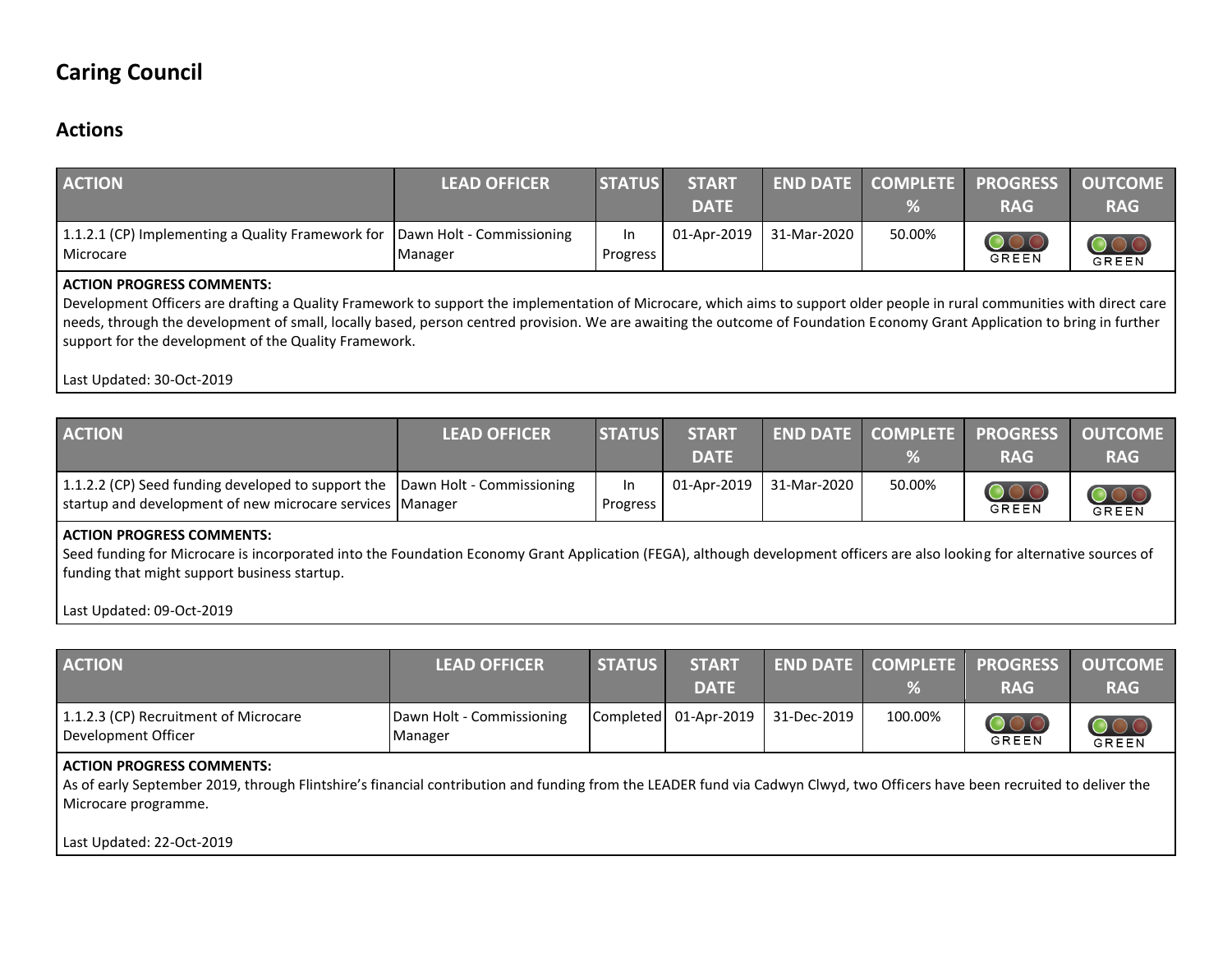| <b>ACTION</b>                                                                                                  | <b>LEAD OFFICER</b>      | <b>STATUS</b>  | <b>START</b><br><b>DATE</b> |                           | $\%$   | END DATE COMPLETE PROGRESS OUTCOME<br><b>RAG</b> | <b>RAG</b> |
|----------------------------------------------------------------------------------------------------------------|--------------------------|----------------|-----------------------------|---------------------------|--------|--------------------------------------------------|------------|
| 1.5.1.1 (CP) Forming a new social food enterprise<br>with short and medium term objectives and targets Manager | Jen Griffiths - Benefits | In<br>Progress |                             | 01-Apr-2019   31-Mar-2020 | 75.00% | GREEN                                            | GREEN      |

#### **ACTION PROGRESS COMMENTS:**

The Council and its partners have been exploring a number of options which will see progress maintained through the development of a longer term and sustainable solution to food poverty. In order to address these issues in the long term, a local social-food-enterprise is in the process of being developed. The mission of the company will be to "connect everyone with good fresh food". A primary aim will be to reach and develop sustainable models for people to access good affordable fresh food, particularly linking in with work we do and services we provide such as:

- Domiciliary care and linking food provision with care services.
- Developing a transition programme from food aid to food purchase for vulnerable groups, i.e. homeless families.
- To link in with services which support residents and embed support around food provision within those services.
- To use food provision as a catalyst to begin to tackle loneliness and isolation.

This work is progressing well and is in the final stages of implementation.

Last Updated: 29-Oct-2019

| <b>ACTION</b>                                                                                                                               | <b>LEAD OFFICER</b> | <b>STATUS</b>  | <b>START</b><br><b>DATE</b> |             |        | <b>END DATE COMPLETE PROGRESS OUTCOME</b><br><b>RAG</b> | <b>RAG</b>   |
|---------------------------------------------------------------------------------------------------------------------------------------------|---------------------|----------------|-----------------------------|-------------|--------|---------------------------------------------------------|--------------|
| 1.5.1.2 (CP) Mapping / detailing areas where there  Jen Griffiths - Benefits<br>are gaps in provision and then developing solutions Manager |                     | In<br>Progress | 01-Apr-2019                 | 31-Mar-2020 | 40.00% | GREEN                                                   | <b>GREEN</b> |

#### **ACTION PROGRESS COMMENTS:**

The Good Food Flintshire group is now well established and its membership includes public, private and third sector representation. Work has commenced on mapping need and activity in the County so that we can take a more targeted approach to areas with greater need.

Last Updated: 29-Oct-2019